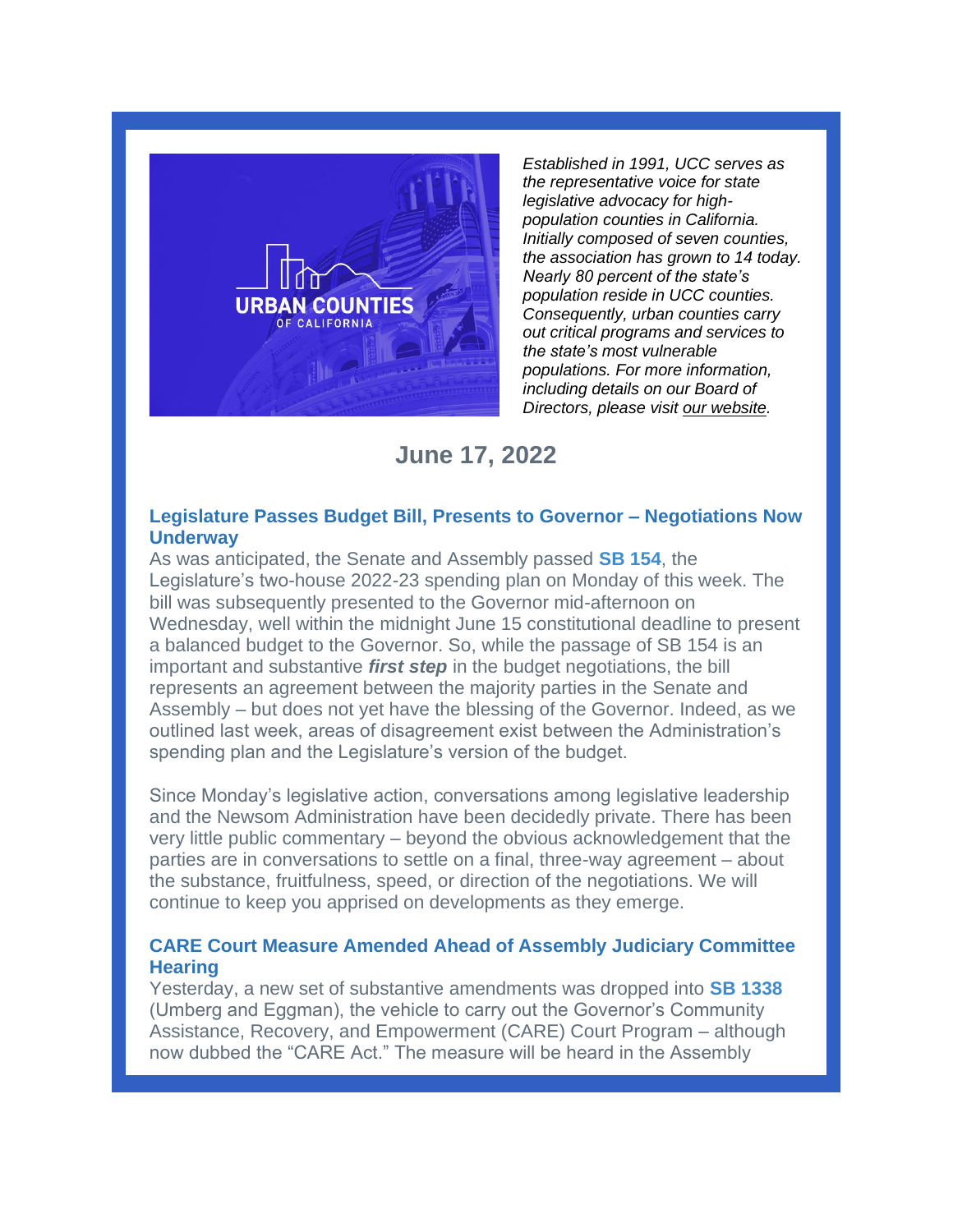Judiciary Committee on June 21 and the Assembly Health Committee on June 28.

The following briefly summarizes the June 16 changes to the CARE Act:

## *Program designation*

The amendments change all references to CARE Court to the "CARE Act." *Phased-in implementation*

It is our understanding that the following language is an indication of a willingness on the part of the Administration to adopt a phased-in implementation: "*Section 5970.5. It is the intent of the Legislature that this part be implemented in a manner that ensures it is effective*."

## *Sanctions*

The amendments add language that allows the court to consider mitigating circumstances in imposing penalties. Additionally, the language directs the revenue from the penalties into a fund used to support county activities serving individuals with serious mental illness. The Administration anticipates additional work on this sanction language.

#### *Presumption*

The amendments change the presumption about an individual who is not adhering to the CARE plan. Under the prior version, the language created a presumption that no suitable community placement exists under facts considered for a conservatorship hearing. Under the new amendments, the language creates a presumption at a conservatorship hearing occuring within six months of termination of the CARE plan that the respondent needs additional intervention beyond the supports and services provided by the CARE plan.

#### *Prescription medicines*

The amendments add prescription medications to the sections of the bill requiring health plans to cover CARE Act services.

## *Additional process changes*

The amendments also provide for the following changes to various CARE Act processes:

- Revises the hearing process to include an initial investigation prior to the first court appearance to determine whether the individual meets CARE criteria.
- Revises the CARE criteria to: 1) clarify a person with a substance use disorder that does not meet the required criteria does not qualify, 2) the person is not clinically stabilized in on-going voluntary treatment, 3) deletes "the person's impaired insight or judgment presents a risk to their health and safety", 4) adds "the person is unlikely to survive safely in the community without supervision and the person's condition is substantially deteriorating."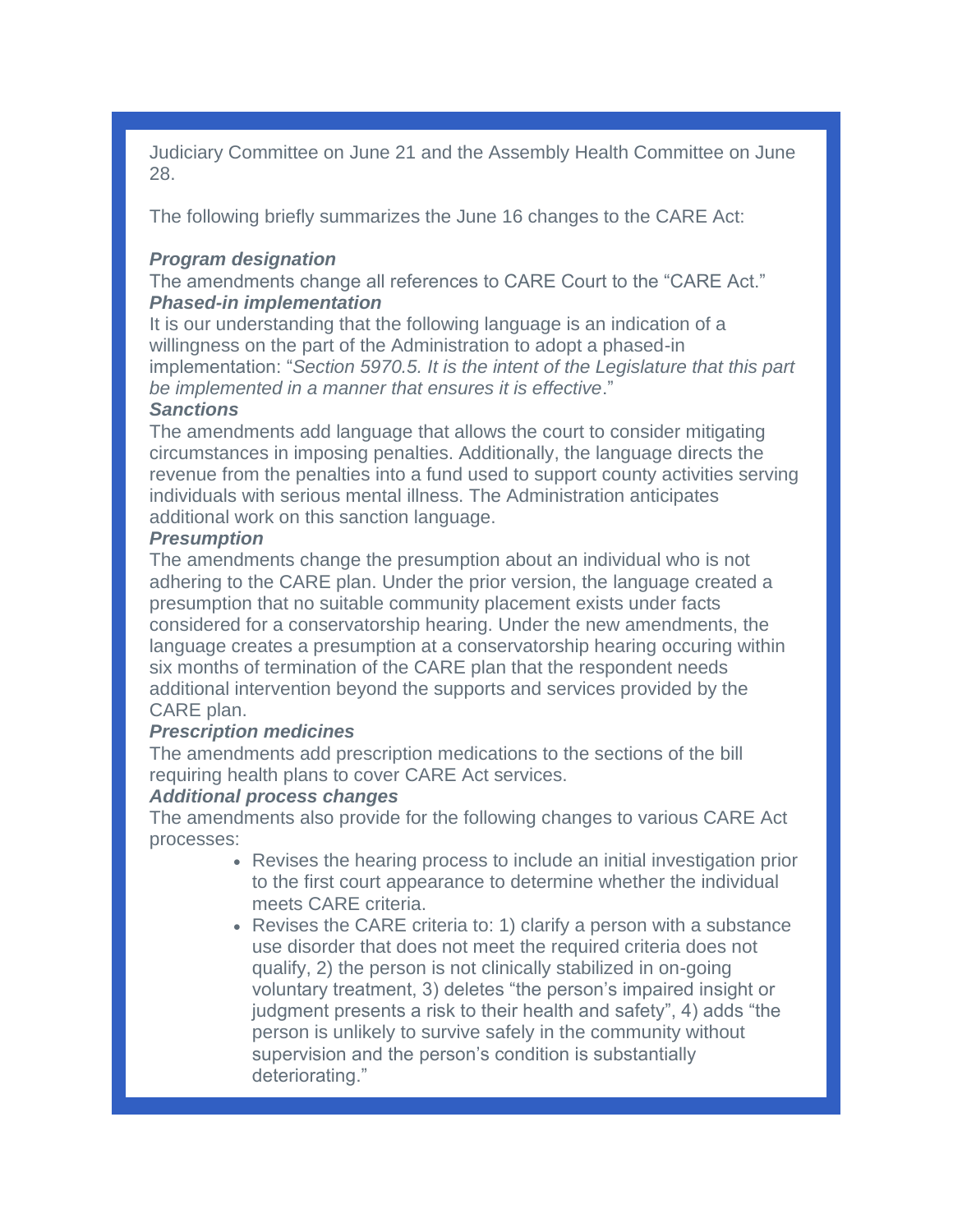• Revises the menu of housing and other services that a person with a CARE Plan may receive, including adding statutory citations for programs; adds the In-Home Supportive Services program.

It is likely that SB 1338 will be substantively amended several more times before the end of session.

## **Updates on Other Bills of Consequence SB 443 (Hertzberg) – Emergency Medical Services**

**[SB 443](https://leginfo.legislature.ca.gov/faces/billNavClient.xhtml?bill_id=202120220SB443)** (Hertzberg) was gutted and amended on June 16 and now applies to Emergency Medical Services; it is expected to be heard in Assembly Health Committee on June 28.

The author and sponsors assert this measure is intended to clarify the intent of SB 438 (Hertzberg, Chapter 389, Statutes of 2019), which clarified the operation of public safety answering points (PSAPs), including 9-1-1 Emergency Medical Services (EMS) dispatch centers. During negotiations on SB 438, county organizations were assured that the measure was not intended to undermine local emergency medical service agency (LEMSA) medical control.

SB 443 seeks to undermine litigation that has affirmed county control over their local emergency medical services systems. SB 443 proposes to abrogate, the California Supreme Court, in the case of *County of San Bernardino v. City of San Bernardino* (1997 15.Cal. 4th 909). SB 443 also seeks to abrogate other court cases filed on the basis of medical control and .201 rights including cases between the *City of Oxnard v. County of Ventura* and *S. San Joaquin County Fire Authority, et.al, v. San Joaquin EMS Agency, et.al*. Again, neither case seeks to clarify the intent of SB 438, which was about the dispatch of EMS services. Rather, both court cases ruled against cities and fire districts attempting to undermine county medical control through their ".201 rights."

Should SB 443 become law, local municipal agencies would be permitted to act outside of the medical control of the LEMSA medical director, and EMSA, in the response and delivery of prehospital emergency care. This would fragment the EMS system and likely would result in considerable variation in the care provided to patients. It also would risk patient safety, as deviations from LEMSA policies and procedures can and will occur without LEMSA and EMSA oversight.

#### **SB 866 (Wiener) – Minors' Vaccine Consent**

**[SB 866](https://leginfo.legislature.ca.gov/faces/billTextClient.xhtml?bill_id=202120220SB866)** (Wiener) was amended on the Assembly floor this week to change the age at which minors can receive federally approved vaccines without parental consent from age 12 to age 15.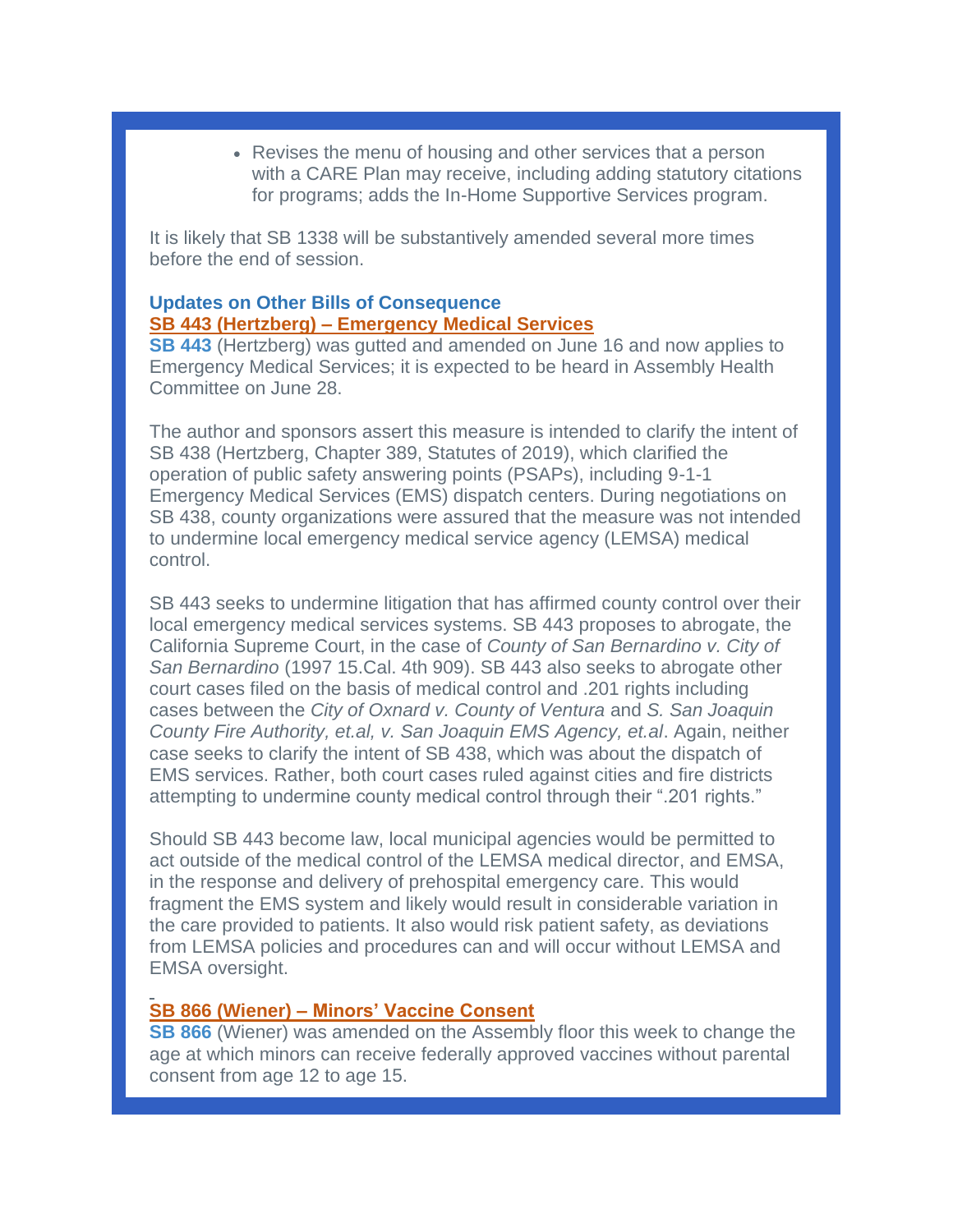Under existing law, California minors can already consent to medical care for specified issues, including vaccines for hepatitis B and the human papillomavirus. SB 866 would extend the ability to consent to COVID, measles, flu or any other immunizations that have been approved by the Food and Drug Administration and meet the recommendations of the federal vaccine advisory committee.

Senator Wiener's spokesperson said that he agreed to the amendments because he felt the majority of young people who would take advantage of the bill's authority would likely be 15 years old or older. SB 866 is on the Assembly Third Reading file and could be voted on anytime.

## **SB 872 (Dodd) – Mobile Pharmacy Units**

**[SB 872](https://leginfo.legislature.ca.gov/faces/billTextClient.xhtml?bill_id=202120220SB872)** (Dodd) would authorize a county or a city and county to operate a licensed mobile unit to provide prescription medication to individuals within the county's jurisdiction and specifies certain criteria that a mobile unit must meet.

The measure was amended in Assembly Business and Professions Committee to:

**1)** clarify that a special hospital authority may operate a mobile unit; **2)** require that the mobile unit be operated as an extension of a pharmacy license held by the county, city and county or special hospital authority; **3)** ensure that dangerous drugs are not left in the mobile unit during the hours in which it is not in operation;

**4)** require notification to the Pharmacy Board at least 30 days prior to commencing operation of a mobile pharmacy.

SB 872 is being supported by several counties, the Urban Counties of California, the County Health Executives Association of California, and the California Association of Public Hospitals and Health Systems. Assembly Business and Professions Committee unanimously approved SB 872 with the amendments described above. The bill heads next to Assembly Appropriations Committee.

## **Negotiations on Single-Use Plastics Continue**

Legislators and environmental groups have been embroiled in negotiations on single-use plastics in an effort to avoid a November ballot measure showdown. Last night, Senator Ben Allen amended his **[SB 54](https://leginfo.legislature.ca.gov/faces/billNavClient.xhtml?bill_id=202120220SB54)**, one day after 18 environmental justice groups backed the ballot measure approach. The ballot measure, sponsored by Coastal Commission members Linda Escalante and Caryl Hart and the former CEO of waste hauler, Michael Sangiacomo, would ban Styrofoam, put a fee on single-use plastic products and foodware, and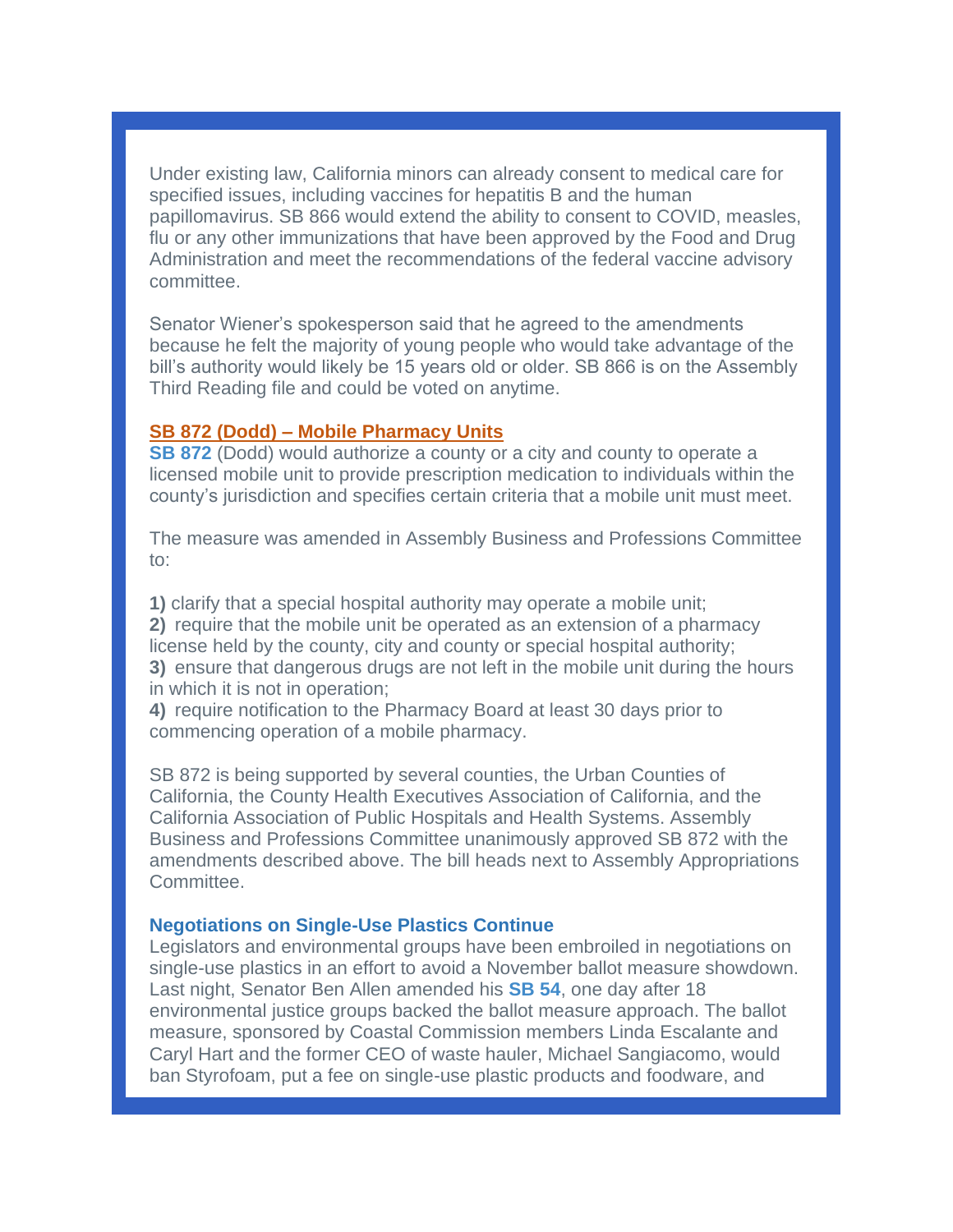require those products to be made recyclable or compostable by 2030. The state's Department of Resources Recycling and Recovery would be responsible for writing the regulations, which could include deposits on products, bans on types of materials, and definitions for what counts as recycling or composting.

Amendments to SB 54 would instead require producers of plastic packaging and food serviceware to recycle or compost 65 percent of their material by 2032. It also wouldn't ban Styrofoam, and it would give producers responsibility for collecting and spending enough fees to reach the bill's recycling targets. It would also allow them to meet source-reduction goals across an industry-wide target, rather than setting mandates for individual companies.

In order to remove the ballot measure from the November ballot, proponents must agree to do so by the end of June, giving Senator Allen and supporters of SB 54 a short two weeks to negotiate with proponents, legislative leaders, and the Governor.

## **Organics Waste (SB 1383) Public Meeting Announced**

CalRecycle will hold its monthly **[Public Meeting](https://www2.calrecycle.ca.gov/PublicNotices/Details/4740)** on Tuesday, June 21 at 10:00 am. The proposed Eligibility Criteria, Scoring Criteria, and Evaluation Process for the Community Compost for Green Spaces Grant Program will be presented. This competitive grant program will provide funding for community composting to create, improve, or expand community composting sites for organic waste.

The Request for Approval and Scoring Criteria documents are now available **[online](https://www2.calrecycle.ca.gov/PublicNotices/Details/4723)**. CalRecycle will accept comments regarding the proposed eligibility, scoring criteria, and evaluation process via **[email](mailto:ghgreductions@calrecycle.ca.gov)** until Friday, July 1.

#### **HCD Announces ESG Funding Available**

This week, California Department of Housing and Community Development (HCD) announced the release of the **[Notices of Funding Availability](https://r20.rs6.net/tn.jsp?f=001hJN2cq2sHlKVP1VP6KuOv93Y9p0uHuPbDvrtH0RD-q3FALIzs0vSAA4i4xuN36xSAp1A17j0HPDzh2A_JqrmNiooThuYv8rGi9ZGaX12iM30vS6NHspHVe5C0qBgdTKLUe-MSvT-DlTm7dF_MBtBdBPh0fXqMJWtDUsh0Gg1h_U6H0otEbvhMA==&c=MpiT76PDQ_bLBua-vqQwiKnPXNIEUM0aJEGZrxG0CPxUDpynG6ZI5w==&ch=udxtLuwhrsBfrpB5aZIkQK-Elqxc1Bev5Hf_V1Fg70v1T4fQ2LdUKA==)** (NOFA) for approximately \$11 million in federal Emergency Solutions Grants (ESG) funds. There are two separate NOFA's available; one for each allocation (Continuum of Care and Balance of State.)

As a reminder, the ESG program provides funding to local governments and providers to:

- Engage individuals and families experiencing homelessness;
- Improve the quality of Emergency Shelters for individuals and families experiencing homelessness by helping to operate these shelters and by providing essential services to shelter residents;